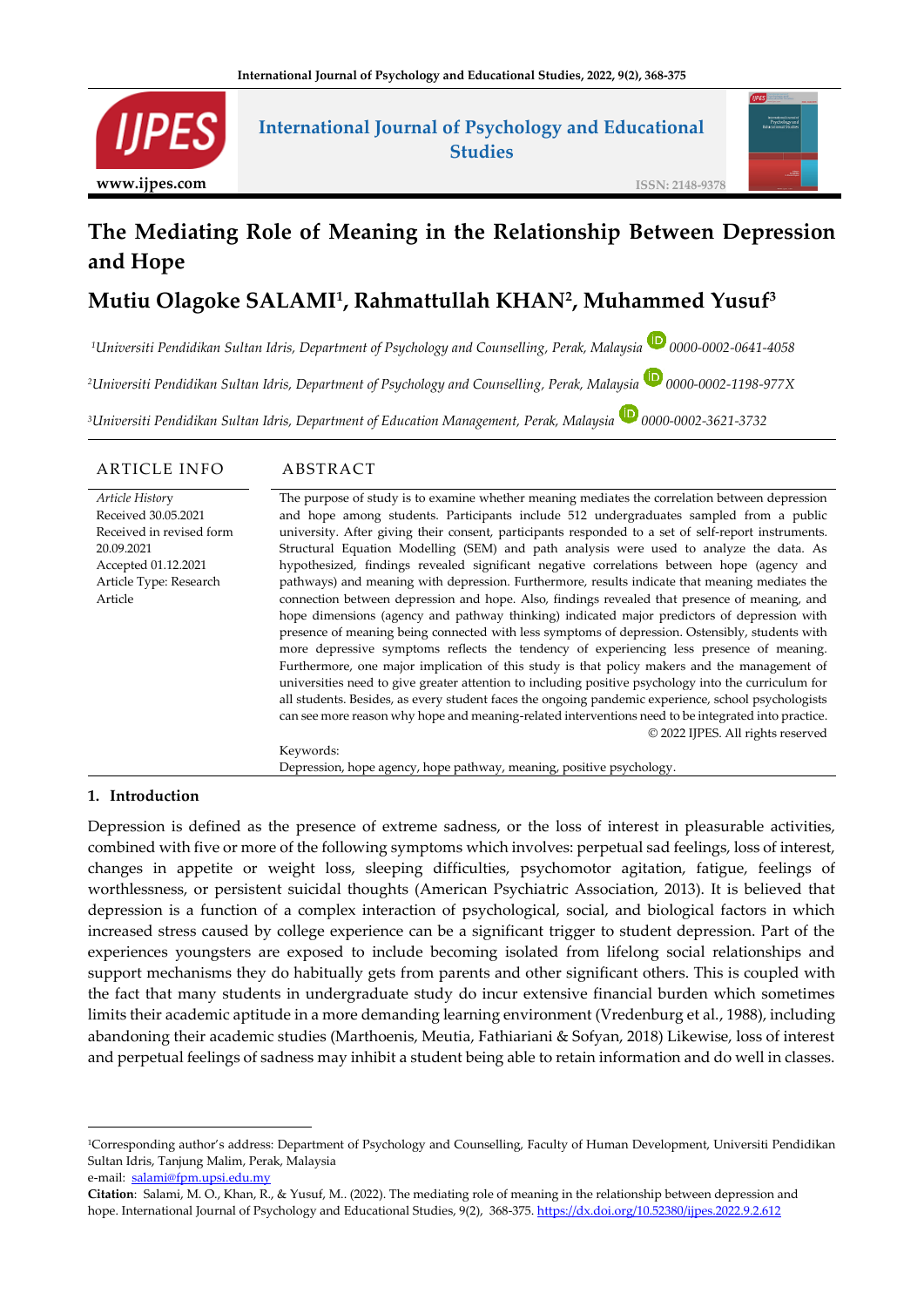Presently, universities are gradually becoming more cognizant of the prominence of attending to the psychological and emotional needs of undergraduate students as depression and anxiety continue to negatively affect students' academic prowess. Despite this disturbing situation, most studies on student's depression have been focusing on predicting factors, prevalence, and other psychosocial factors connected to depression (Fata Nahas et al., 2019; Yeoh et al., 2017).

Existential meaning among students provides a formidable mechanism towards providing an approach that buffers against what Gengler (2009). In essense, existential frustration is often seen as a function of lethargy and boredom (Zaiser, 2005). According to Frankl (1959), common maladaptive emotional disturbances like anxiety, addiction, and even depression were as a result of a mismanaged perception of existential meaning, that connects every generation to a set of maladaptive behaviours labelled as collective neurosis. University students are always facing varying degrees of stressors ranging from academic expectations, family-related challenges and school-related stressors. Besides, more challenging is the pandemic situation where online studies and learning are done at home.

Despite all these challenging situations, Frankl believed that students are expected to find meaning and being able to generate motivational strategies (Frankl, 2006). In addition, aside certain environmental factors, how individuals examine the causes and consequences of certain events play a significant role in determining dysfunctional affective and behavioural responses to these events (Hammen & Cochran, 1981). Experiencing meaning has been connected towards experiencing positive cognitive and emotional states like selfdetermination, positive view of life, accomplishment of existential goals, life satisfaction and coping (Frankl, 2006; Stark, 2003). Over the last three decades, meaning research has revealed how the construct remains a primary motivating force and has shown to be a buffer against depression and suicide ideation among student samples (Harlow et al., 1986). Up till date, there are little or no studies exploring students' depression from meaning perspective among Malaysian samples. Precisely, university students remain a group of young adults experiencing a critical period of transition which invariably requires them to embark on major life decisions that is connected to their future.

Asides being a cognitive drive and planning ability according to Snyders'(2002) theory, Marques, Gallagher and Lopez (2017) highlight hope as not only a goal-directed cognitive process, but also as a contemplative exercise involving a person's beliefs about being able to successfully undertake the goal-directed cognitive directions. It also pushes individuals to identify significant goals and generate valuable strategies, thereby achieving their targets (Arnau et al., 2007). Furthermore, individuals with higher hope levels are connected to experiencing better outcomes in their academics, sporting activities and psychological adjustment (2002). This study sees the conceptualization of hope using Snyder's (2002) theory on the significance of hope as a coping resource for attaining well-being and reducing depression.

Aside the less attention for positive cognitive and existential constructs like hope and meaning among students population in South-East Asia, the recurring emotional challenges encountered in higher learning propel the present study to focus on examining the correlates meaning and depression among undergraduates, including whether meaning do serve as a mediating variable. Hence, a significant relationship between hope pathways and hope agency, and depression is hypothesized. Also, it is foreseen that meaning will serve as a mediating effect between these correlates.

#### **2. Literature Review**

It is relevant to identify some of the factors associated with depressive symptoms among university students. In addition, some disturbing factor indicates the difficulty to interpret research findings due to recurrent use of numerous measures of depression, including inconsistent samples (Yeoh et al. 2017). In a study conducted among 425 university students along some faculties of health sciences, findings revealed depression is high among university students (Fata Nahas et, al. 2019). Additionally, examining the correlates of depression and some positive constructs remain the main objective of the current study.

Lew et al. (2020) investigated the impact of both presence of and search for along with suicidal tendencies among students in Mainland China. Participants include 2074 students, while instruments used for data collection include the (MLQ- involving dimensions of both presence and search for meaning); the Beck Hopelessness Scale (BHS), and the Future Disposition Inventory-24 (FDI-24). Results indicated that meaning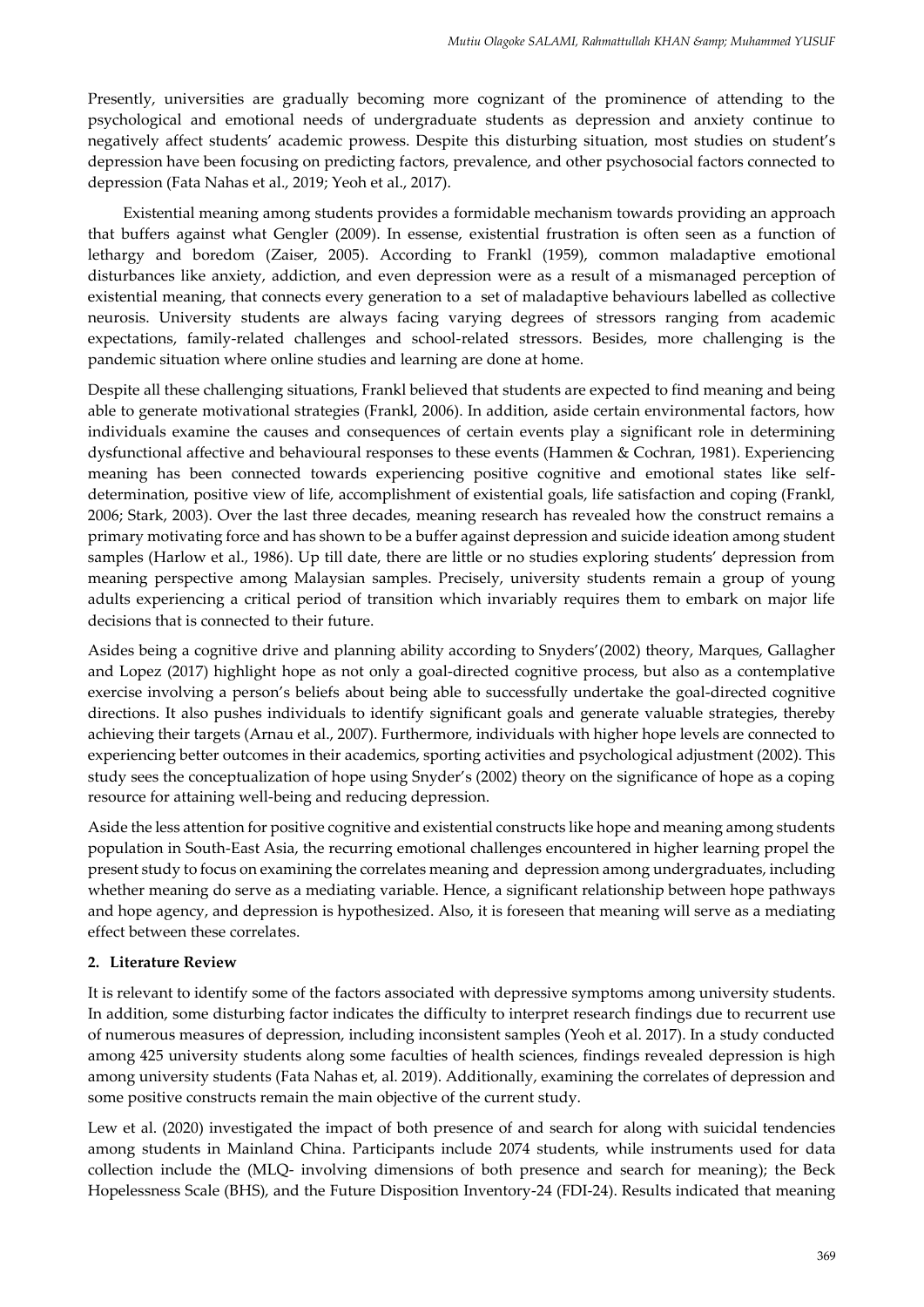had a sound buffering effect against suicidal tendencies. In addition, Mascara and Rosen (2008) specifically examined the link between depression and existential meaning. Findings indicated meaning was related to decreased depressive sypmtoms and increased levels of hope (both trait and state dimensions). Moreover, meaning was correlated to significant increase in positive affect, with decreased depression and negative affect

Güngör and Gül Uçman (2020) assessed the impact of meaning an hopelessness on depression level among 286 Turkish employees in the healthcare sector. Findings from hierarchical regression analysis show hopelessness being positive predictor of depression, while meaning being a negative predictor of depression. Results from the study also revealed that meaning in life is a significant mediator on the correlation between depression and hopelessness.

In simpler terms, both pathways and agency thought framework can be tagged as a practical form of identifying a person's strengths and helping to foster their positive cognitive ability. Generally, hope is seen as a desirable human strength with important outcomes for psychological well-being (Seligman & Csikszentmihalyi, 2000). Though not in Southeastern context, findings from school studies on hope reveals higher levels of hope predicts improved mental health among high school students, and decreased depression among undergraduates (Marques, Pais-Ribeiro, & Lopez, 2011; Snyder et al., 1991). However, while there are some links between these variables, it could be deduced that there are less attention on examining the direction of these correlational studies. Hence, the present study seek to determine whether meaning serves as a mediator in the connection between depression and hope.

In all, previous findings are pointing towards the link between depression, meaning and hope dimensions in various cultural and geographical settings, little is known within South-East Asian settings, most especially among university students. Being a population with varying challenges, and coupled with the ongoing pandemic with its uncertainties and psychological effects it poses on students learning, the present study aims to examine depression and positive cognitive constructs of hope and meaning. This objective portrays a contrast with the majority of studies on depression among undergraduates in Malaysia where greater attention has been concentrated on assessing prevalence and psycho-social factors (Fata Nahas et al. 2019; Yeoh et al. 2017).

## **3. 1 Design and Participants**

This study examines the relationships between depression, meaning, and hope, including whether meaning mediates the relationships depression and hope among undergraduate students. Through a quantitative research design, adopting path analysis as a statistical technique reveals separate associations into direct effect and indirect effects, and also how indirect effects make a variable serve as a mediator of the correlation between variables (Bernstein et al., 1988).

Through a convenient sampling technique, 512 undergraduate students were selected from a public university in Peninsula Malaysia. The participants' characteristics include 74.6% female students, while their male counterparts with 25.4%. In addition, a large majority were of Malay tribal origin accounting for about 77.9%. Most of the participants in the study were in their first year (84%), third year (7.2%), and second year (8.7%) as indicated in the table below

| $\sim$ $\sim$<br>Demographic Variable |     | $\%$ |
|---------------------------------------|-----|------|
| Gender                                |     |      |
| Male                                  | 130 | 25.4 |
| Female                                | 382 | 74.6 |
| Ethnicity                             |     |      |
| Malay                                 | 399 | 77.9 |
| Chinese                               | 24  | 4.7  |
| Indian                                | 21  | 4.1  |
| Others                                | 68  | 13.3 |
| Religion                              |     |      |
| Islam                                 | 434 | 84.8 |
| Christian                             | 40  | 7.8  |
| Buddhist                              | 13  | 2.5  |
| Hindu                                 | 20  | 3.9  |

**Table 1**. *Demographic Characteristics of the Participants*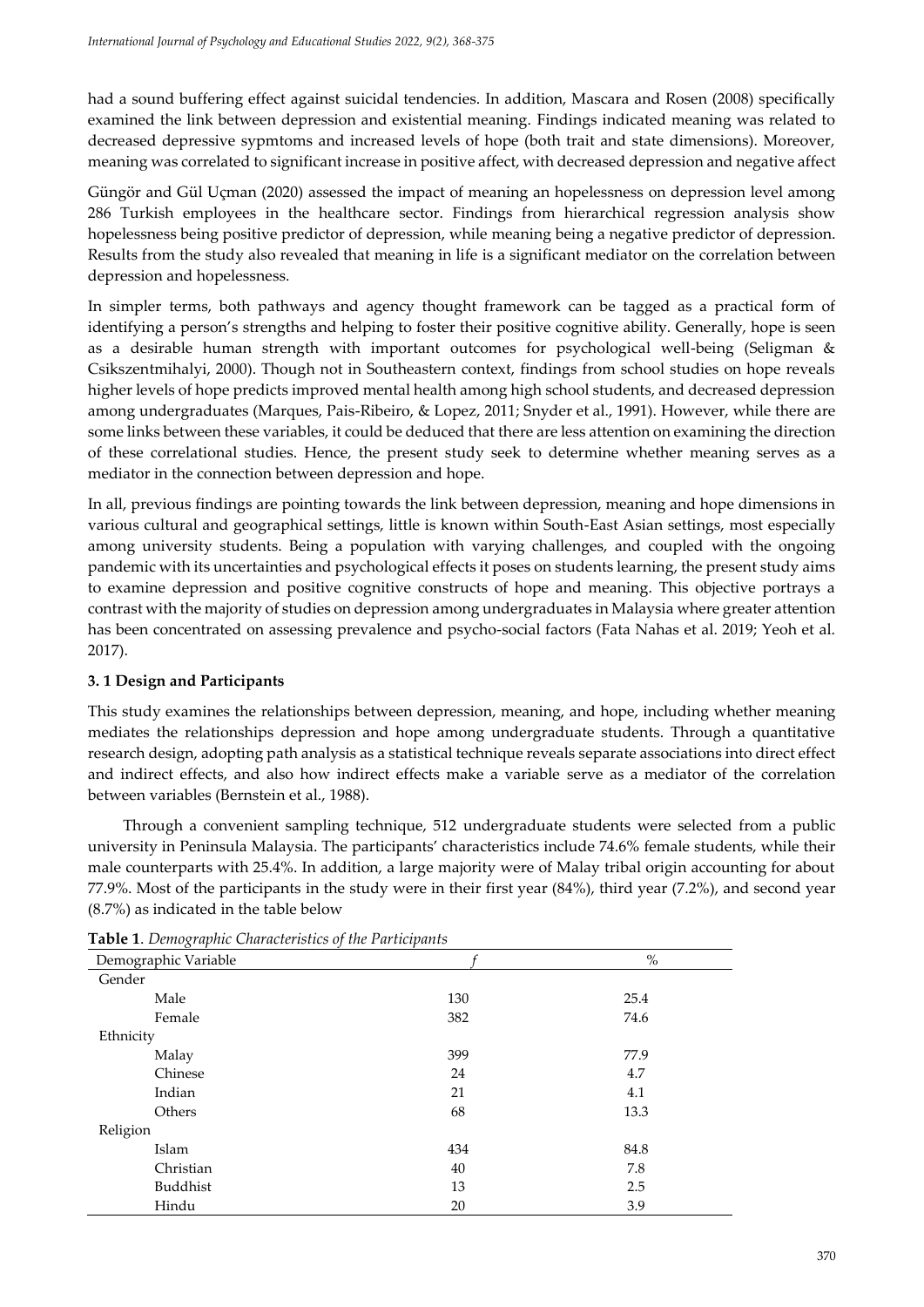| None at All             | ა   | 1.0  |
|-------------------------|-----|------|
| <b>Current Semester</b> |     |      |
| <b>One</b>              | 191 | 37.3 |
| Two                     | 239 | 46.7 |
| Three                   | 23  | 4.5  |
| Four                    | 22  | 4.3  |
| <b>Six</b>              | 37  | 7.2  |

#### **3. 2 Procedure and Instruments**

After obtaining permissions from the ethics committee, the consent of the participants who voluntarily indicate their willingness to participate in the study was obtained, and some tokens (student writing materials) were given in appreciation for their participation. After signing the consent page of the set of questionnaires, they completed the anonymous survey with measures of the variables under study which took place within the span of four weeks and three days. The survey was administered after various classes based on a paper and pencil framework, and participants completed the study in a group setting during designated time slots. The data set which include the demography form, the BDI, MLQ, and the ATHS were responded to after a general course class. Furthermore, the data were initially screened and some number of suitable analytical tools like regression, correlational and path analysis were conducted.

#### **3.2.1 Beck Depression Inventory.**

Beck Depression Inventory (BDI) is a 21-item self-rated inventory that evaluates major symptoms of depression like extreme sadness, sense of failure, problem with sleep, loss of appetite, among others (Beck & Steer, 1993). And can be administered to evaluate adults, adolescents, and people with psychological disorders (Barrera & Garrison-Jones, 1988). Each of the item has a set of four possible responses from 0 to 3.. Also, total scores of the scale are added together in attaining a single score that reflects mild to severe depression. The BDI is known for its high internal consistency, with reported coefficients score of .86 and .81 for clinical and non-clinical samples respectively (Beck et al., 1988).

### **3.2.2 Meaning in Life Questionnaire.**

The meaning scale is a 10-item self-report scale used to assess meaning dimensions (presence of search for meaning (Steger et al., 2006). The MLQ version used in this study is based on a seven-point format from "Absolutely True" to "Absolutely Untrue". The presence of meaning subscale assesses participants' feelings in respect to how meaningful is their life, while that of search for meaning examines participants motivation towards finding meaning. From the normative sample, both subscales had Cronbach's alpha values between 0.82 and 0.88 and a one-month test-retest stability of 0.70 (MLQ-P) and 0.73 (MLQ-S). The MLQ takes about 5 minutes to complete. The MLQ was reported to have a good test-retest reliability and stable factor structure, with both scales being internally consistent, as well as being positively related to well-being and negatively associated with anxiety and depression. (see Steger et al., 2006).

### **3.2.3 Adult Hope Scale**

The Adult Hope Scale (Snyder, 2002) was devised to measure the positive cognitive state that serves the function of goal-focused strength (agency), and planning to meet future goals (pathways) (Snyder, 2002). The AHS consists of 12 items in which agency thinking and pathway thinking are two empirically validated subscales. Based on previous studies, the internal consistency is reported to be from .63 to .86; while that of the full-scale coefficients is from .74 to .88 (Snyder, 2002). The psychometric properties of the AHS includes a total scores' Cronbach alphas that ranged from .74 to .84. The AHS is often seen as a reliable and valid questionnaire among adult samples (Snyder et al., 1991), as well as being used to examine academic outcomes, psychopathology, and suicidal ideation (Bailey & Snyder, 2007; Berendes et al., 2010)..

### **3.3. Ethical**

Permission was obtained from the Scientific Research and Publication Ethics Board of Universiti Pendidikan Sultan Idris (Date: 19.06.2019, Number of Sessions: 2019-0022-01).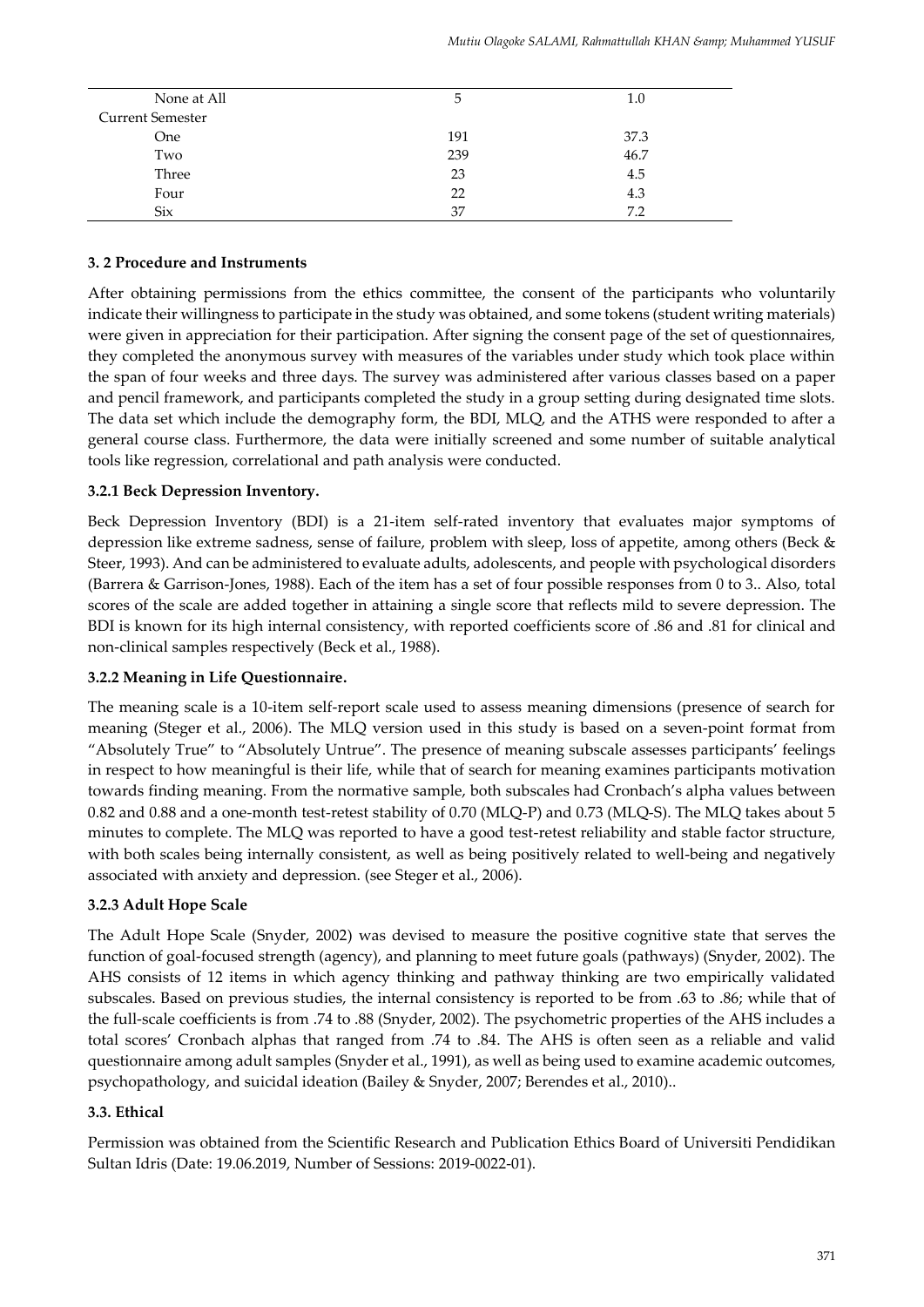#### **3. Findings**

Analysis through SPSS statistics indicated that after regressing all variables under study, it was revealed that there were significant predictors of depression in which decreased level of depression is connected with presence of meaning while higher levels of depressive symptoms are linked wth absence of meaning. Significant direct effects of Hope Pathways,  $β = -0.11$ ,  $p < 0.05$  and Hope Agency,  $β = -0.21$ ,  $p < 0.05$  on Depression remained even after modelling for the mediator variables. See Table 2 below.

| Dependent<br>Variable | Predictors          | Est     | S.E. | $\mathbf{z}$ | p     | 95% CI           |
|-----------------------|---------------------|---------|------|--------------|-------|------------------|
| <b>POM</b>            | Pathways            | 0.21    | 0.07 | 2.84         | 0.005 | [0.07, 0.36]     |
|                       | Agency              | 0.59    | 0.08 | 7.59         | 0.001 | [0.44, 0.74]     |
| <b>AOM</b>            | Agency              | 0.29    | 0.11 | 2.63         | 0.009 | [0.08, 0.51]     |
| Depression            | Pathways            | $-0.27$ | 0.13 | $-1.99$      | 0.046 | $[-0.53, -0.01]$ |
|                       | Agency              | $-0.46$ | 0.13 | $-3.58$      | 0.001 | $[-0.71, -0.21]$ |
|                       | Presence of Meaning | $-0.24$ | 0.07 | $-3.46$      | 0.001 | $[-0.38, -0.11]$ |
|                       | Absence of Meaning  | 0.26    | 0.05 | 5.79         | 0.001 | [0.17, 0.35]     |

**Table 2.** *Parameter Estimates of Variables*

Furthermore, results from analysis indicated presence of meaning being a significant mediator on the link amidst depression and hope pathways,  $β = -0.02$ ,  $p < 0.05$ . Besides, both POM,  $β = -0.06$ ,  $p < 0.05$  and AOM,  $β$ = 0.03, p < 0.05 were significant mediators on the correlation for depression and hope pathways (see table 2). In all, the effects sizes for each of the mediator variable proposes that POM ( $R^2$ =0.226) possesses a larger effect size towards depression when compared to AOM ( $R^2$  = 0.021).

| <b>Independent Variable</b>          | <b>Estimates</b> |          |      |                  |      | 95% CI           |
|--------------------------------------|------------------|----------|------|------------------|------|------------------|
|                                      | a                | b        | S.E. | $\boldsymbol{z}$ | p    |                  |
| <b>Hope Pathways</b>                 |                  |          |      |                  |      |                  |
| <b>Total Effect</b>                  | $-0.126$         | $-0.317$ | 0.14 | $-2.30$          | 0.02 | $[-0.59, -0.05]$ |
| <b>Direct Effect</b>                 | $-0.106$         | $-0.266$ | 0.13 | $-1.99$          | 0.05 | $[-0.53, -0.01]$ |
| <b>Indirect Effect (Presence of</b>  | $-0.020$         | $-0.051$ | 0.02 | $-2.17$          | 0.03 | $[-0.10, -0.01]$ |
| Meaning)                             |                  |          |      |                  |      |                  |
| <b>Hope Agency</b>                   |                  |          |      |                  |      |                  |
| <b>Total Effects</b>                 | $-0.235$         | $-0.522$ | 0.12 | $-4.22$          | 0.00 | $[-0.77, -0.28]$ |
| <b>Direct Effects</b>                | $-0.205$         | $-0.456$ | 0.13 | $-3.58$          | 0.00 | $[-0.71, -0.21]$ |
| <b>Indirect Effects (Presence of</b> | $-0.063$         | $-0.141$ | 0.05 | $-3.09$          | 0.00 | $[-0.24, -0.06]$ |
| Meaning)                             |                  |          |      |                  |      |                  |
| <b>Indirect Effects (Absence of</b>  | 0.034            | 0.075    | 0.03 | 2.44             | 0.02 | [0.02, 0.14]     |
| Meaning)                             |                  |          |      |                  |      |                  |

#### **Table 3.** *Test of Mediation*

a = Standardized Estimates; b = Unstandardized Estimates.

Analysis was conducted to investigate if the link between hope (pathways and agency) and depression is affected by meaning (absence and presence of meaning). The mediation analysis was conducted based on the recommendations of Baron and Kenny (1986) which involves the estimation of three regression equations. The path between hope-pathways and absence of meaning was removed because the estimate was not statistically significant indicating that absence of meaning is not a mediator of hope-pathways and depression. The resulting paths are illustrated in Figure 1. Structural Equation Modelling (SEM) routine in R, Rosseel (2012) to conduct the mediation analysis. There are obvious advantages to using SEM, for one, it is able to account for measurement error by incorporating it into the model. Another advantage is that all the paths are tested directly at once. Next, bootstrapping was used to obtain the standard errors used to determine significance and estimates for the indirect effects as advocated by Hayes (2009).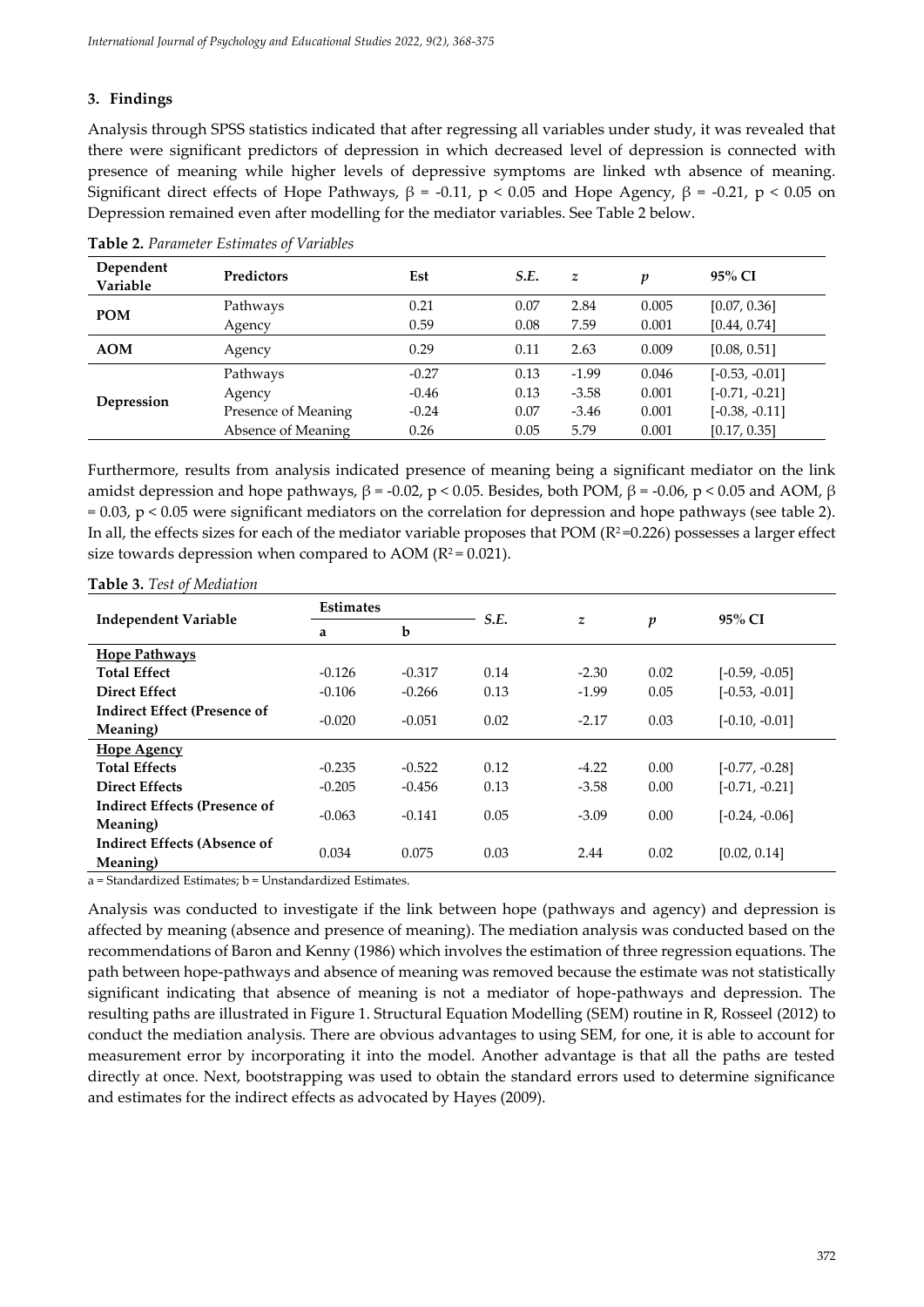

**Figure 1.** *Correlational Dimensions of Variables*

#### **4. Discussion**

The results of this study revealed significant correlation between depression and hope. Analysis from SEM and path analysis indicated a significant correlation between pathways thinking and depression, indicating pathways thinking predicts depression. Generally, this cognitive hope dimension refers to a persons' specific motives and plans in the quest of goal attainment. The results submit that increased depression levels is a function of when a person lacks the formation of specific pathways and means to achieve goals. This further stipulates that when people experience high levels of depression, it is possible they experience less motivation or enthusiasm to initiate pathways and methods in attaining future goals. Our findings are consistent with that of Li et al. (2018) in which both hope dimensions were significantly negatively correlated with depression, indicating that increased hope dimensions results in decreased depression levels.

In addition, findings revealed presence of meaning serve as a significant mediating effect on the correlation between depression and hope pathways. This result indicates that students who are able to meaningfully interpret life events will possibly experience hope-based meaning. Therefore, reducing hopelessness tends to address the cognitive cause of depression. This finding can be connected to that of Güngör and Gül Uçman (2020) where it was revealed that meaning in life significantly moderated and partially mediated the association between hopelessness and depression. Furthermore, the findings reflect the essence why students, who are currently experience more distress, uncertainty and depression due to the ongoing pandemic situation, need to be supported with programs and intervention framework inculcating meaning-driven, in addition with cognitive drives and pathways ability to move on in attaining their future goals.

Though, the mediation analysis on the cross-sectional design adopted by the present study can be seen to be temporal, however, the findings unravel the essential need why positive cognitive resources like hope and meaning need greater attention in reducing students' depression. Moreover, the findings from the present study serve as novel window through which researchers and school counsellors can see how to address students' depression and emotional issues in a collectivist society like Malaysia where positive constructs like meaning and hope are less explored.

#### **5. Implications and Conclusions**

The present findings have useful clinical implications. For instance, they explained that effective positive cognitive and existential approaches for depression among students should include strategies that support pathway thinking in establishing specific routes to achieve their goals. Aside adding value to university students' well-being in terms of research and practice among experts, these findings unravels the positive cognitive and motivational paradigm for university management and policy makers towards exploring existential meaning for undergraduates' wellbeing considering the current unprecedented psychological uncertainties posed by the on-going pandemic. Obviously, greater attention is needed among psychologists and administrators integrating positive psychology into the university curriculum in a bid to educate students with constructs and resources that can pave way for better understanding and identifying positive cognitive and emotional states that often fosters against depression and negative emotions.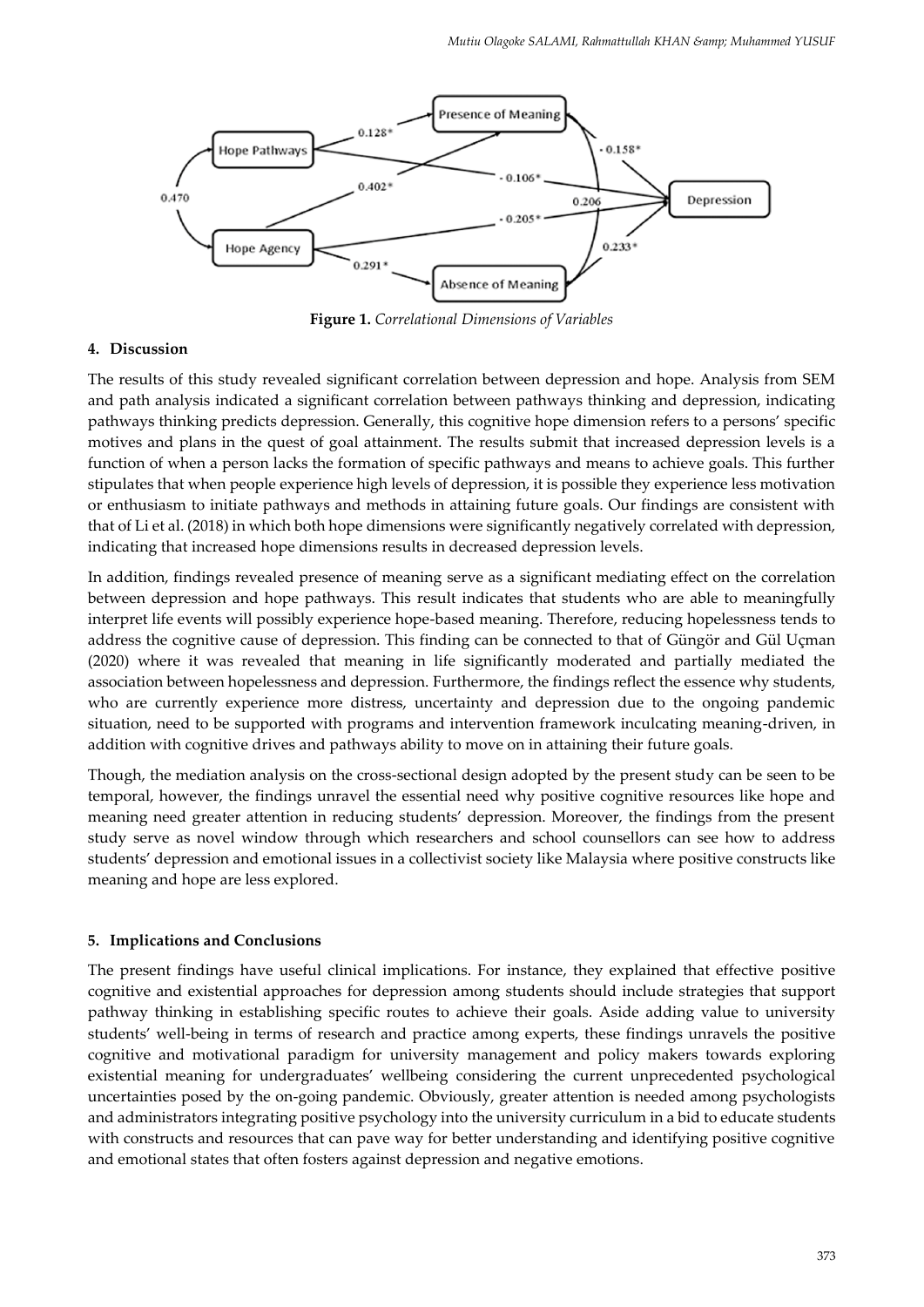In addition, as hope is seen to negatively correlate with depression with the results reflecting a significant bidirectional relationship between pathways thinking and depression, helping professionals, school psychologists and counsellors alike need to adopt integrative intervention that can help students to identify possible routes towards meeting set goals, and mastery skills that can help them navigate through uncertain times posed by the on-going pandemic. Students need to be assisted in understanding how to answer the questions that life asks on a daily basis, with the ability to endure difficult moments. Furthermore, the findings reflecting the mediating effects of presence of meaning point to the direction that university students need to be engaged with educational activities and programs to foster their understanding how they can positively interpret challenging events and identify meaning in life situations in order to increase the presence meaning in life.

One essential issue for research is examining the possibility on how meaning may have an effect psychological health and more specifically depressive symptomatology. Being an existential construct, the quantitative method adopted may not fully tap the rudiments why some individuals tend to acquire meaning in difficult situations, while some may attain presence of meaning due to personality characteristics

#### **6. Acknowledgement**

This study is based on the research project entitled "Exploring depression and suicidal ideation through the lens of positive psychology". The authors would like to extend their appreciation to Research Management and Innovation Center, Universiti Pendidikan Sultan Idris, Malaysia, for the Research Grants Matching (Code: 2018-0122-106-01 GPU) that helped fund the research.

#### **7. References**

- American Psychiatric Association. (2013). *Diagnostic and statistical manual of mental disorders* (5th edition). American Psychiatric Association.
- Arnau, R. C., Rosen, D. H., Finch, J. F., Rhudy, J. L. & Fortunato, V. J. (2007). Longitudinal effects of hope on depression and anxiety: A latent variable analysis. *Journal of Personality, 75*, 43-64.
- Bailey TC, & Snyder CR (2007). Satisfaction with life and hope: A look at age and marital status. *The Psychological Record*, 57(2), 233.
- Baron, R. M., & Kenny, D. A. (1986). The moderator–mediator variable distinction in social psychological research: Conceptual, strategic, and statistical considerations. *Journal of Personality and Social Psychology, 51*(6), 1173-1182.<https://doi.org/10.1037/0022-3514.51.6.1173>
- Barrera, M., & Garrison-Jones, C. V. (1988). Properties of the Beck Depression Inventory as a screening instrument for adolescent depression. *Journal of Abnormal Child Psychology, 16*, 263-73.
- Beck, A. T., Steer, R. A., & Garbin, M. G. (1988). Psychometric properties of the Beck Depression Inventory: Twenty-five years of evaluation. *Clinical Psychology Review, 8*(1), 77-100.
- Beck, A. T., Ward, C. H., Mendelson, M., Mock, J., & Erbaugh, J. (1961). An inventory for measuring depression. *Archives of General Psychiatry, 4*, 561-571.
- Berendes D, Keefe FJ, Somers TJ, Kothadia SM, Porter LS, & Cheavens JS (2010). Hope in the context of lung cancer: relationships of hope to symptoms and psychological distress. *Journal of pain and symptom management*, 40(2), 174–182.
- Bernstein, I. H., Garbin, C. P., & Teng, G. K. (1988). *Applied multivariate analysis*. Springer-Verlag.
- Fata Nahas A. M, Elkalmi R. M. Al-Shami A. M, & Elsayed T. M. (2019). Prevalence of depression among health sciences students: Findings from a public university in Malaysia. *Journal of Pharmacy and Bio-allied Sciences, 11*(2), 170–175. [https://doi.org/10.4103/jpbs.JPBS\\_263\\_18](https://doi.org/10.4103/jpbs.JPBS_263_18)
- Frankl, V. (1959). Man's search for meaning. New York: Random House.
- Frankl, V. E. (2006). *The unheard cry for meaning. Psychotherapy and humanism*. Beacon Press.